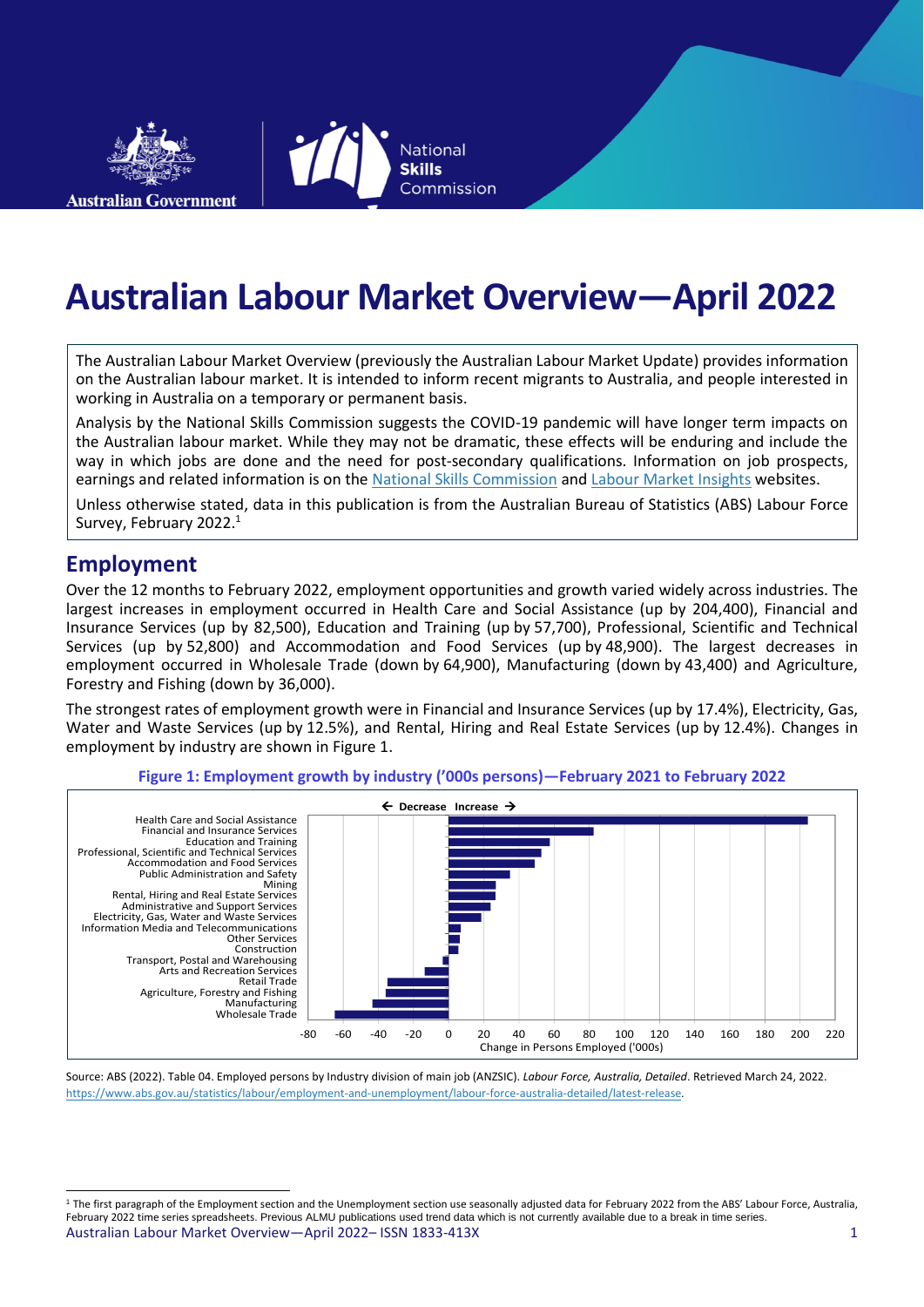#### **Unemployment**

The seasonally adjusted rate of unemployment in Australia was 4.0% in February 2022, compared with 5.9% in February 2021.

Over the 12 months to February 2022, the unemployment rate decreased in all states and territories. The largest falls were in Western Australia (WA, 6.1% to 4.1%), Queensland (6.2% to 4.3%), New South Wales (NSW, 5.6% to 3.7%) and Tasmania (5.7% to 3.9%), and South Australia (SA, 6.7% to 5.0%). Smaller declines were recorded for Victoria (5.7% to 4.2%), Northern Territory (NT, 5.1% to 3.5%) and the Australian Capital Territory (ACT, 4.2% to 3.0%). See Figure 2.

**Figure 2: Unemployment rates (%) by State/Territory—February 2022**



# **Migrant Unemployment**

The unemployment rates for people who migrate to Australia vary appreciably. Several factors influence migrant unemployment rates including skill level, age, English proficiency, recent and relevant work experience, and the period since arrival in Australia. Data consistently shows recently arrived migrants have a higher unemployment rate on average than those who have lived in Australia for some years.

Figure 3 below shows the participation and unemployment rates of the Australian-born and migrants by broad country of birth groups and period of residence in Australia (average of the last 12 months to February 2022).



**Figure 3: Years since arrival in Australia by labour force participation rates (%) and unemployment rates (%) for broad country of birth groups—12 months to February 2022**

Source: ABS (2022). LM7 – Labour force status by elapsed years since arrival, main English-speaking countries, sex, state and territory. *Labour Force, Australia, Detailed*. Retrieved April 5, 2022[. https://www.abs.gov.au/statistics/labour/employment-and-unemployment/labour-force-australia-detailed/latest-release](https://www.abs.gov.au/statistics/labour/employment-and-unemployment/labour-force-australia-detailed/latest-release)

Australian Labour Market Overview—April 2022– ISSN 1833-413X 1 <sup>2</sup> MESC are the United Kingdom, the Republic of Ireland, South Africa, Canada, the United States of America and New Zealand.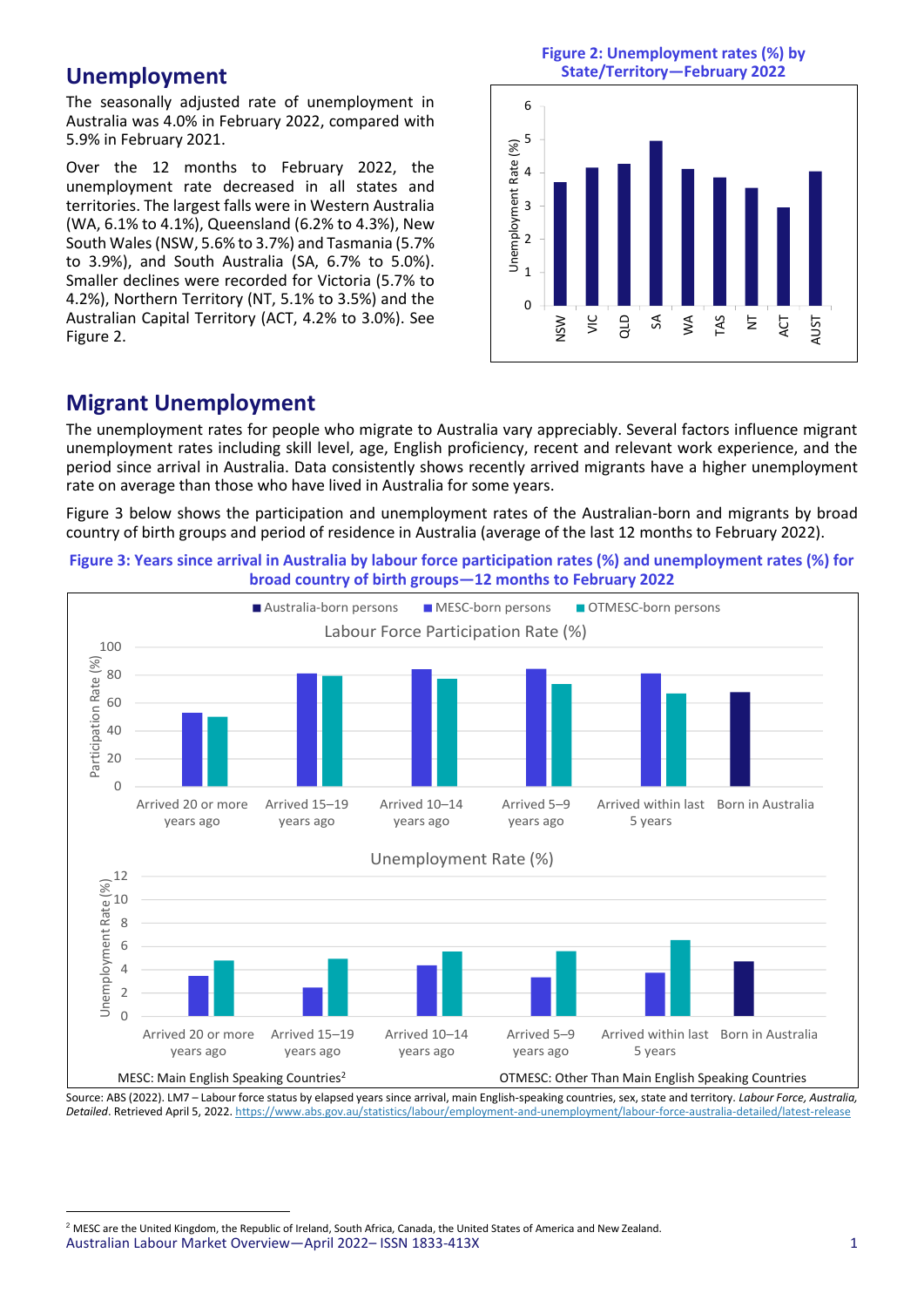Figure 4 below shows unemployment rates (average of the last 12 months to February 2022) for people resident in Australia born in major country groups (by subcontinent). People born in North-West Europe, and Southern and Eastern Europe have relatively low unemployment rates (3.1%, and 3.8% respectively), while unemployment rates for people born in North Africa and the Middle East (9.2%) and North-East Asia (5.7%) are relatively high (possibly reflecting English language proficiency and period of residence in Australia).



**Figure 4: Unemployment rates (%) by major country groups (subcontinent) of birth— 12 months to February 2022<sup>3</sup>**

Source: ABS (2022). LM5 - Labour force status by age, major country group (subcontinent) of birth (SACC), and sex & LM7 - Labour force status by elapsed years since arrival, main English-speaking countries, sex, state and territory. *Labour Force, Australia, Detailed*. Retrieved April 5, 2022. [https://www.abs.gov.au/statistics/labour/employment-and-unemployment/labour-force-australia-detailed/latest-release.](https://www.abs.gov.au/statistics/labour/employment-and-unemployment/labour-force-australia-detailed/latest-release)

# **Employment by occupation<sup>4</sup>**

Over the 12 months to February 2022, the largest increases in employment (in seasonally adjusted terms) occurred for Professionals (up by 203,600), and Managers (up by 88,800). The largest decrease occurred for Machinery Operators and Drivers (down by 14,900). Employment growth rates for the major occupation groups are shown in Table 1 below.

**Table 1: Seasonally adjusted employment growth by occupation—12 months to February 2022**

| <b>Occupational Group</b>                     | 1 Year Change ('000 persons) | 1 Year Change (%) |
|-----------------------------------------------|------------------------------|-------------------|
| <b>Managers</b>                               | 88.8                         | 5.3               |
| Professionals                                 | 203.6                        | 6.1               |
| <b>Technicians and Trades Workers</b>         | 21.7                         | 1.2               |
| <b>Community and Personal Service Workers</b> | 41.3                         | 3.0               |
| <b>Clerical and Administrative Workers</b>    | 75.5                         | 4.4               |
| Sales Workers                                 | $-9.4$                       | $-0.9$            |
| Machinery Operators and Drivers               | $-14.9$                      | $-1.7$            |
| Labourers                                     | $-11.1$                      | $-1.0$            |

Additional information on occupational groups is provided in the following section on internet vacancy data.

<sup>&</sup>lt;sup>3</sup> In Figure 4, 'Australia (includes External Territories)' is within 'Oceania and Antarctica'.

<sup>&</sup>lt;sup>4</sup> This section is based on February 2022 National Skills Commission seasonally adjusted data derived from ABS Labour Force Survey data. Occupational Groups are from the Australian and New Zealand Standard Classification of Occupations (ANZSCO) (ABS Cat. No. 1220.0).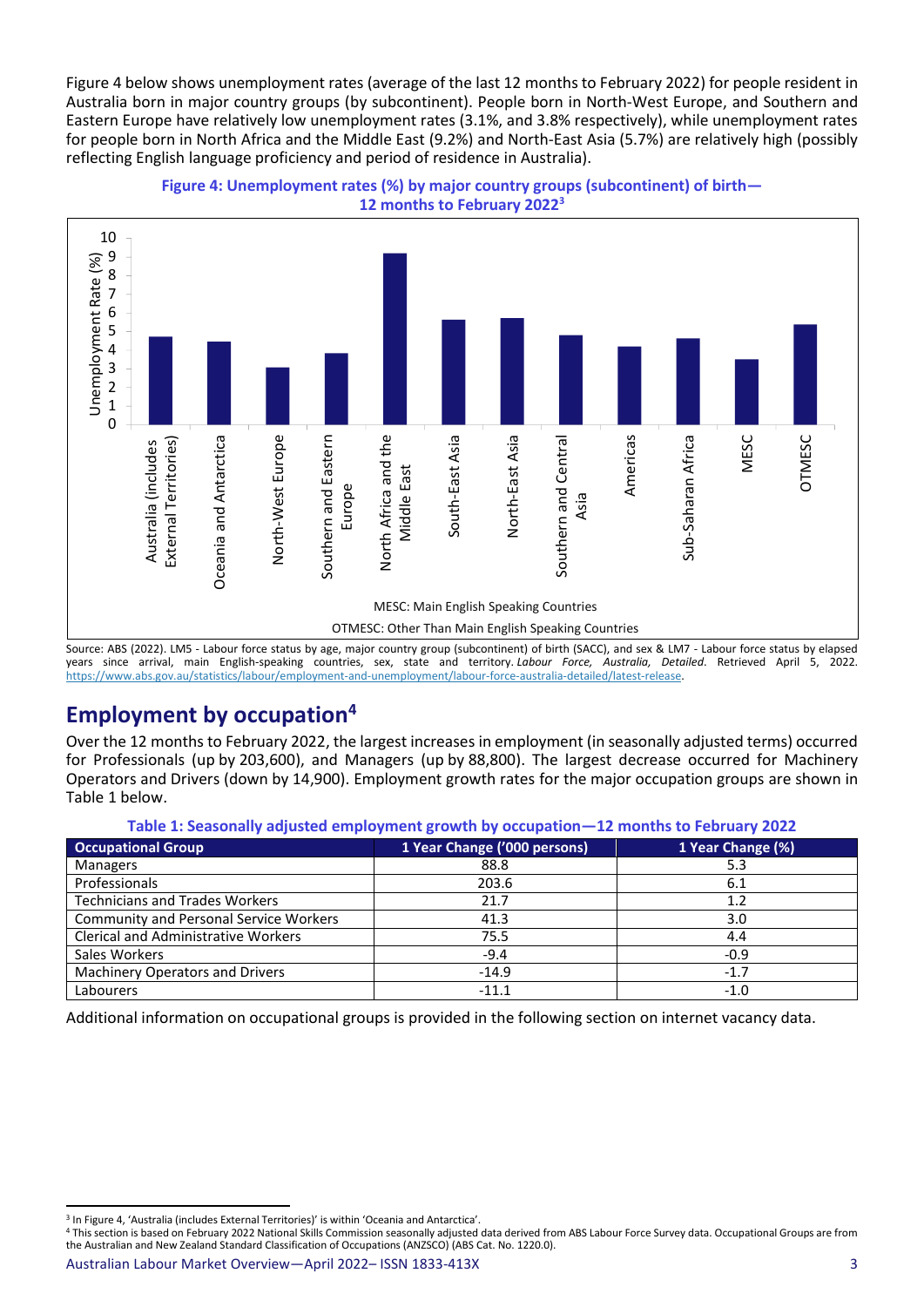#### **Internet Vacancy Data**

The National Skills Commission produces the monthly Vacancy Report which contains the Internet Vacancy Index (IVI) (see Figure 5). Over the year to February 2022, the seasonally adjusted IVI increased by 36.4% with the largest increases for Sales Workers (up by 46.1%), Labourers (up by 46.1%) and Community and Personal Service Workers (up by 45.5%).

While there were no occupational group decreases in seasonally adjusted IVI, the smallest occupational group increases recorded were for Technicians and Trades workers (up by 28.2%) and Professionals (up by 29.0%).

At the more detailed occupation level, seasonally adjusted vacancies increased in all of the 48 occupation clusters over the year to February 2022, with the strongest increases for Food Preparation Assistants (up by 88.7%), Sales Support Workers (up by 86.4%) and Jewellers, Arts and Other Trades Workers (up by 59.6%). The weakest increases were for Hairdressers, Printing, Clothing and Wood Trades Workers (up by 9.7%), Farmers and Farm Managers (up by 12.7%) and Mobile Plant Operators (up by 13.3%).

Over the year to February 2022, seasonally adjusted vacancies rose in all states and territories. Vacancies rose in Victoria (by 44.2%), WA (by 41.2%), NSW (by 36.2%), Tasmania (by 32.5%), Queensland (by 30.8 %), SA (by 26.5%), NT (by 16.5 %) and ACT (by 14.7%). For a full list of occupations and their recent growth in vacancies, see the [Vacancy Report.](http://lmip.gov.au/default.aspx?LMIP/VacancyReport)



#### **Figure 5: Internet Vacancy Index, January 2006 to February 2022**

Source: National Skills Commission[, Vacancy Report](http://lmip.gov.au/default.aspx?LMIP/VacancyReport) (March 2022), Seasonally Adjusted Index data.

# **Future Employment Change<sup>5</sup>**

The [National Skills Commission](https://www.nationalskillscommission.gov.au/topics/employment-projections) website contains information on projected future employment change over the five years to November 2026 for different occupations and industries.

Future employment change estimates are indicative only and are intended to provide a guide to opportunities likely to be available over the five years to November 2026. It is important to note that these estimates do not provide any guidance about the number of people looking for opportunities in each occupation. As the Australian labour market can change quickly, information should be re-assessed prior to making a decision to lodge a visa application.

## **Further Information**

Queries on the Australian Labour Market Overview publication, including requests for copies of previous Hot Topics, should be emailed to [migration@skillscommission.gov.au.](mailto:migration@skillscommission.gov.au)

<sup>&</sup>lt;sup>5</sup> See National Skills Commission[, Vacancy Report](http://lmip.gov.au/default.aspx?LMIP/VacancyReport) (March 2022). The IVI is based on a count of online job advertisements newly lodged on SEEK, CareerOne and Australian JobSearch during the month. Duplicate advertisements are removed before IVI vacancies are coded by the National Skills Commission to occupations based on ANZSCO. The data are seasonally adjusted and trended, then indexed (January 2006=100). February 2022 data is used in Figure 5 to be consistent with all other data used in this publication...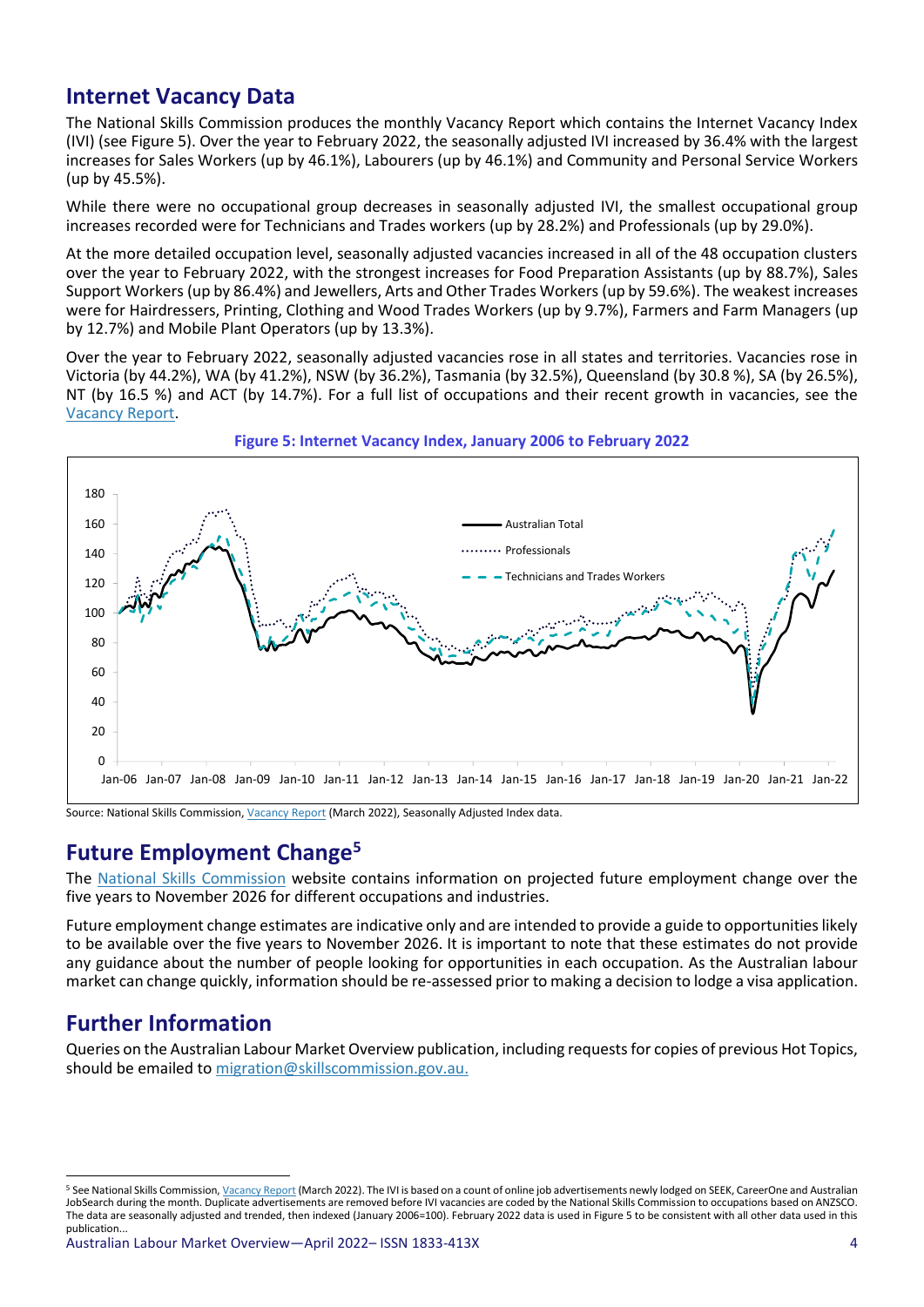



# **Hot Topic**

# **Child Care Worker (ANZSCO 421111)**

Child care workers (also referred to as early childhood educators) support young children's learning, wellbeing and development in early childhood education and care services (such as centre based day care, preschool and kindergarten). In the Australian labour market, most child care workers have completed at least an Australian Qualifications Framework (AQF) Certificate III in Early Childhood Education and Care.

## **Labour Market Profile**

Employment growth projections produced by the National Skills Commission (NSC) indicate that the occupation group of Child Carers is expected to grow strongly in the five years to November 2026. Most child care workers are employed in the Healthcare and Social Assistance (68.2%) industry (e.g. centre based long day care services), and the Education and Training (25.4%) industry (e.g. preschool and kindergartens). **Table 1** summarises key labour market indicators for child care workers from the **Labour Market Insights** website<sup>i</sup>.

The NSC's [Skills Priority List \(2021\)](https://www.nationalskillscommission.gov.au/topics/skills-priority-list) report found the occupation of child care worker to be in national shortage, and with strong future demand.

#### **Table 1: Child Care Workers Key Labour Market Indicators**

| <b>Key Indicator</b>                                                              | <b>Child Care Workers</b> |
|-----------------------------------------------------------------------------------|---------------------------|
| Occupation Size (February 2022)                                                   | 96,300                    |
| Most common level of educational attainment                                       | Advanced Diploma/Diploma  |
| Average age                                                                       | 33                        |
| Full-time share of employment                                                     | 49%                       |
| Average weekly hours (full-time)                                                  | 40                        |
| Median weekly earnings (full-time and before tax, ANZSCO 4211 Child Carers)       | \$1,059                   |
| Unemployment rate (%, ANZSCO 4211 Child Carers)                                   | Above Average             |
| Projected employment size (five years to November 2026, ANZSCO 4211 Child Carers) | 142,100                   |

## **Regional Employment**

Child care workers are employed in all states and territories in Australia.

The 2016 Census shows that the share of child care workers is highest in New South Wales (32.2%) and Victoria (26.8%). Tasmania, the Northern Territory and the Australian Capital Territory employed the lowest share of child care workers (at less than 3.0%).

The distribution of child care workers across the country is broadly consistent with population distribution across states and territories. See Figure 1.

#### **Figure A: Employment Distribution of Child Care Workers by State/Territory (%)**